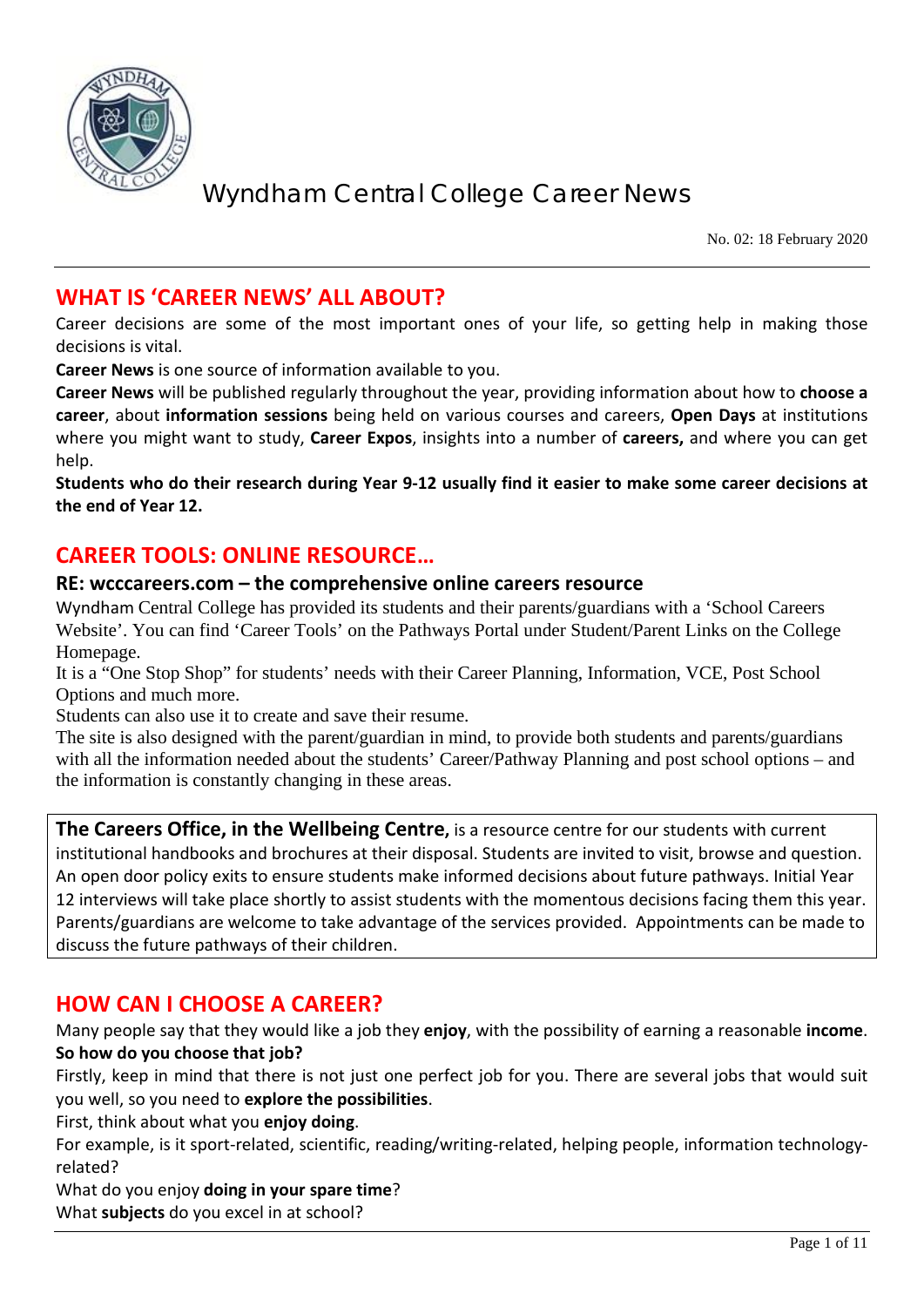

No. 02: 18 February 2020

How important is it that you earn a lot of **money**?

Answering questions such as these will set you on a path to making some decisions.

If you like science, what type of science do you prefer – physics, chemistry, biology?

If you are creative, what is your speciality – music, drama, art, design?

If it is geography, perhaps you could be interested in urban planning, mapping or surveying.

If it is health, perhaps it is nursing, nutrition or public health.

If it is physics and maths, perhaps engineering.

Do not look too far ahead – you are not deciding on a life-time career. You will have several careers.

## **WHAT IS A CAREERS EXPO?**

As a rule, career expos have representatives from **Universities, TAFE's, Independent Training Providers and Employer Groups** (eg Defence Force) in attendance to provide information and an opportunity to ask your questions. There are a number held throughout the year, some large ones running for a few days (eg the **VCE and Careers Expo** 30 April – 3 May @ Caulfield Racecourse), while others are **smaller regional expos** (eg @ WRICA Thursday 21 – Friday 22 May). Career Expos are of a **general nature and are a good starting point for some career exploration** - more information later.

### **WHAT IS AN OPEN DAY?**

Universities, TAFE's and some Independent Providers open their doors, usually once a year on Sundays in August, for the public to **see facilities, attend information sessions, talk to staff and current students, and to check out clubs and societies**. These are useful for obtaining **a more in-depth experience** of a particular institution and its courses. Dates will be published shortly (for your diary).

### **WHAT IS A CAREERS SEMINAR, AND WHY ATTEND?**

Many institutions run **seminars about particular courses or careers**, often on week-nights or in school holidays. For example, **Monash** and the **University of Melbourne** run **evening seminars** on particular courses, while RMIT, La Trobe and Deakin run school holiday programs about their courses (note: this list is not exhaustive). In addition, seminars on studying **psychology**, **sport related** careers, and on **occupational therapy** have been run for many years. These programs give an in-depth picture of courses and career outcomes, and provide an opportunity to ask your questions. More information in later editions.

### **HOW CAN I ACCCESS UNIVERSITY COURSES?**

Many courses accept Year 12 graduates on the basis of their **ATAR** (Australian Tertiary Admissions Rank) and meeting any **prerequisite subject requirements**. Some courses, however, have **additional requirements** (eg an audition, a folio presentation, completion of a selection kit, attendance at an interview, testing). You are advised to check these out on the **Victorian Tertiary Admissions Centre (VTAC)** website [\(www.vtac.edu.au\)](http://www.vtac.edu.au/). Applicants for courses apply on the VTAC website, commencing in August each year. Up to eight courses can be applied for.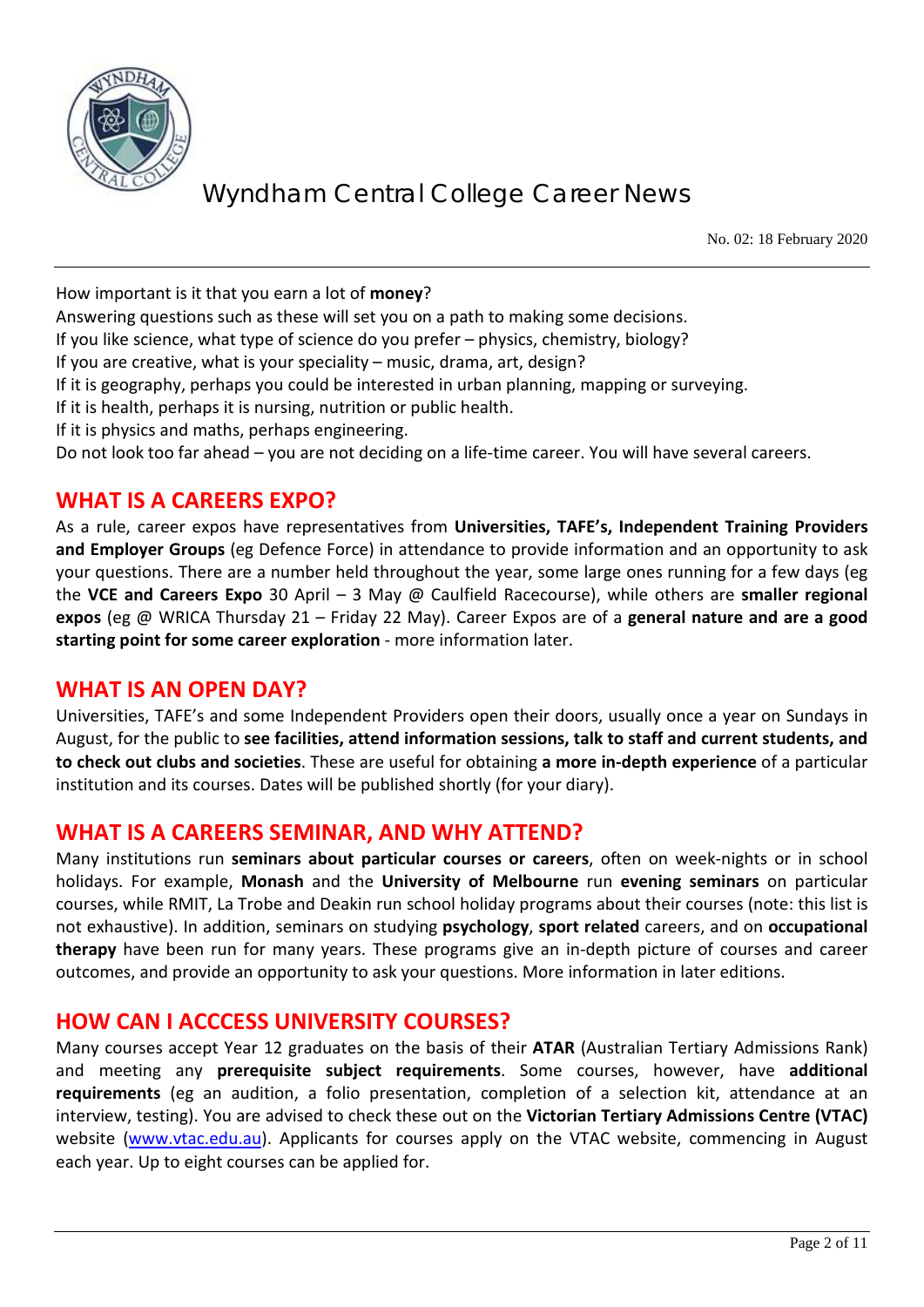

No. 02: 18 February 2020

## **FUN STEM QUIZZES**

To take any of the quizzes below, visit ' Careers with STEM' at<https://bit.ly/2vI2Nrm>

#### **Which area of science should I study?**

Stuck between Chemistry, Physics or Biology? We'll help you break it down and match you to your perfect degree. Best of all? There's so many different careers to choose from, no matter what you get!

#### **What's your STEM + X?**

Studying STEM doesn't mean you're destined for a career as a scientist or mathematician! STEM students find jobs across all industries, thanks to a little equation we call STEM  $+ X$ .

Find your STEM  $+ X$  (where X = your passion, skills or area of interest) and discover the possibilities of a STEM career in just about any job.

What's your STEM + X?

#### **Which area of engineering should you study?**

If you're interested in engineering, you're not limited in your career or study choices! Take this quiz and we'll tell you where to start searching for your perfect engineering degree.

#### **Are you a future entrepreneur?**

Tell us a bit about the way you think, and we'll tell you whether you're a future entrepreneur!

#### **STEM Careers**

Not interested in going to university? No worries! University isn't for everyone. Fortunately, there are lots of opportunities to study STEM that don't involve enrolling in a bachelor's degree. We're talking about vocational education and training – otherwise known as VET. Here, we look out five alternative pathways, <https://bit.ly/2HsoRZu>

### **CRIMINOLOGY**

**Mind Map:** Have you considered studying criminology in the future? The Careers Department has developed a fantastic mind map of criminology careers and courses. To explore the map, visit <https://bit.ly/2V4hS0G>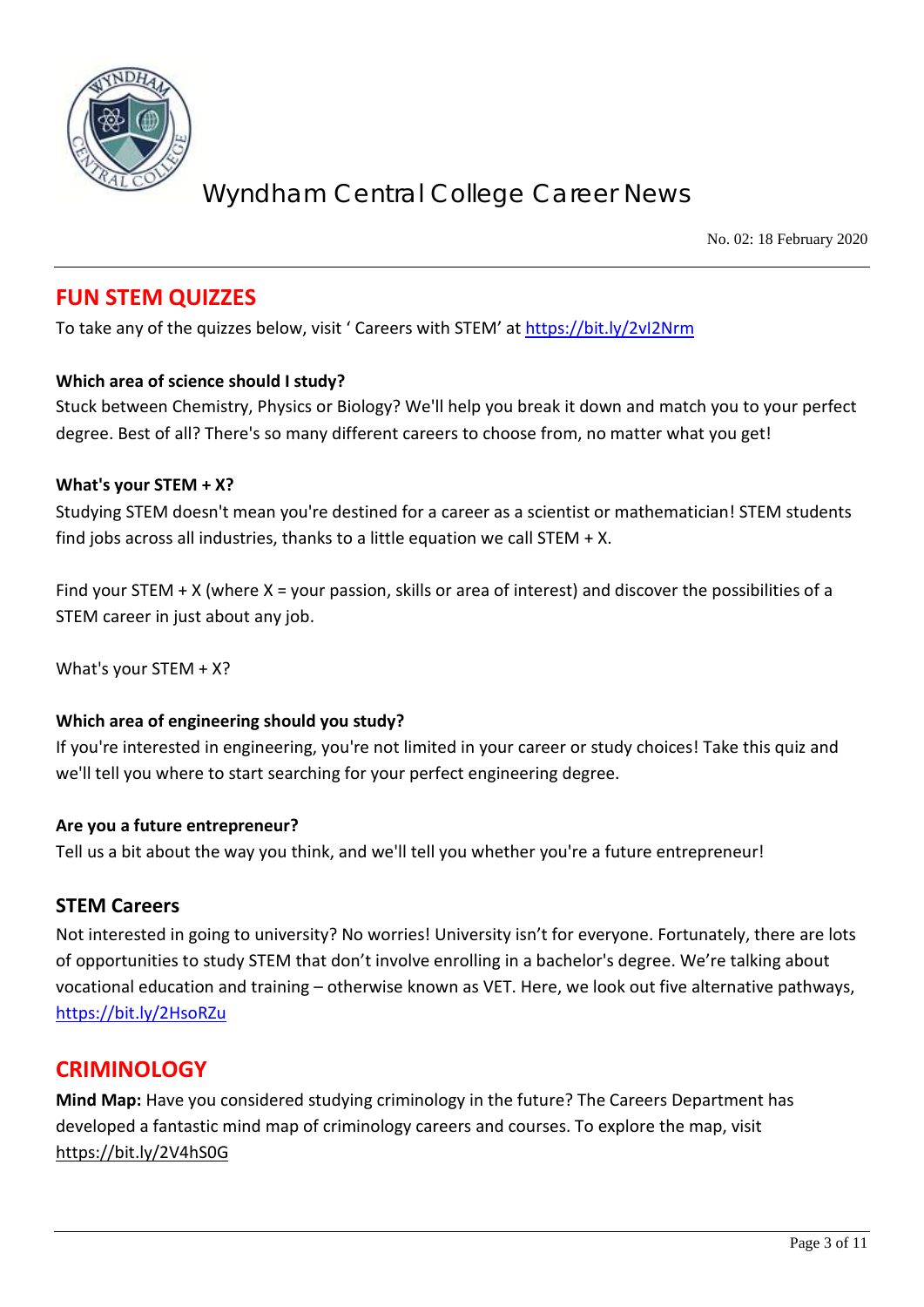

No. 02: 18 February 2020

**Courses:** In Victoria, you can study undergraduate criminology at the following universities

| <b>RMIT University</b>       | https://bit.ly/2SOqDtm |
|------------------------------|------------------------|
| The University of            | https://bit.ly/3bDD7MZ |
| Melbourne                    |                        |
| Deakin University            | https://bit.ly/2wiFX9L |
| Swinburne University         | https://bit.ly/39zJRtg |
| <b>Monash University</b>     | https://bit.ly/2u3j5dG |
| Victoria University          | https://bit.ly/2P3iwYO |
| <b>Federation University</b> | https://bit.ly/2ST3RAf |
|                              |                        |

## **APPLYING for MEDICINE, DENTISTRY or ORAL HEALTH?**

If you are in Year 12 and plan to apply for any of these health science courses to start in 2021, you may need to sit the UCAT ANZ (University Clinical Aptitude Test).

The UCAT ANZ is a two-hour, computer-based test which assesses a range of mental abilities identified by universities as important to practicing in the fields of medicine and dentistry.

It consists of five separately timed subtests which each contain a number of questions in a multiple-choice format.

You will sit the test in July 2020 and selected universities use your UCAT ANZ results as part of the selection process, in conjunction with your ATAR and HSC/VCE results, and in some cases an interview.

You will only have one chance to sit the UCAT ANZ this year.

#### **Key Dates**

- 3 Feb: Concession Scheme and Access Arrangements open
- 2 Mar: Bookings open
- 4 Mar: Deadline for Concession Scheme and Access Arrangements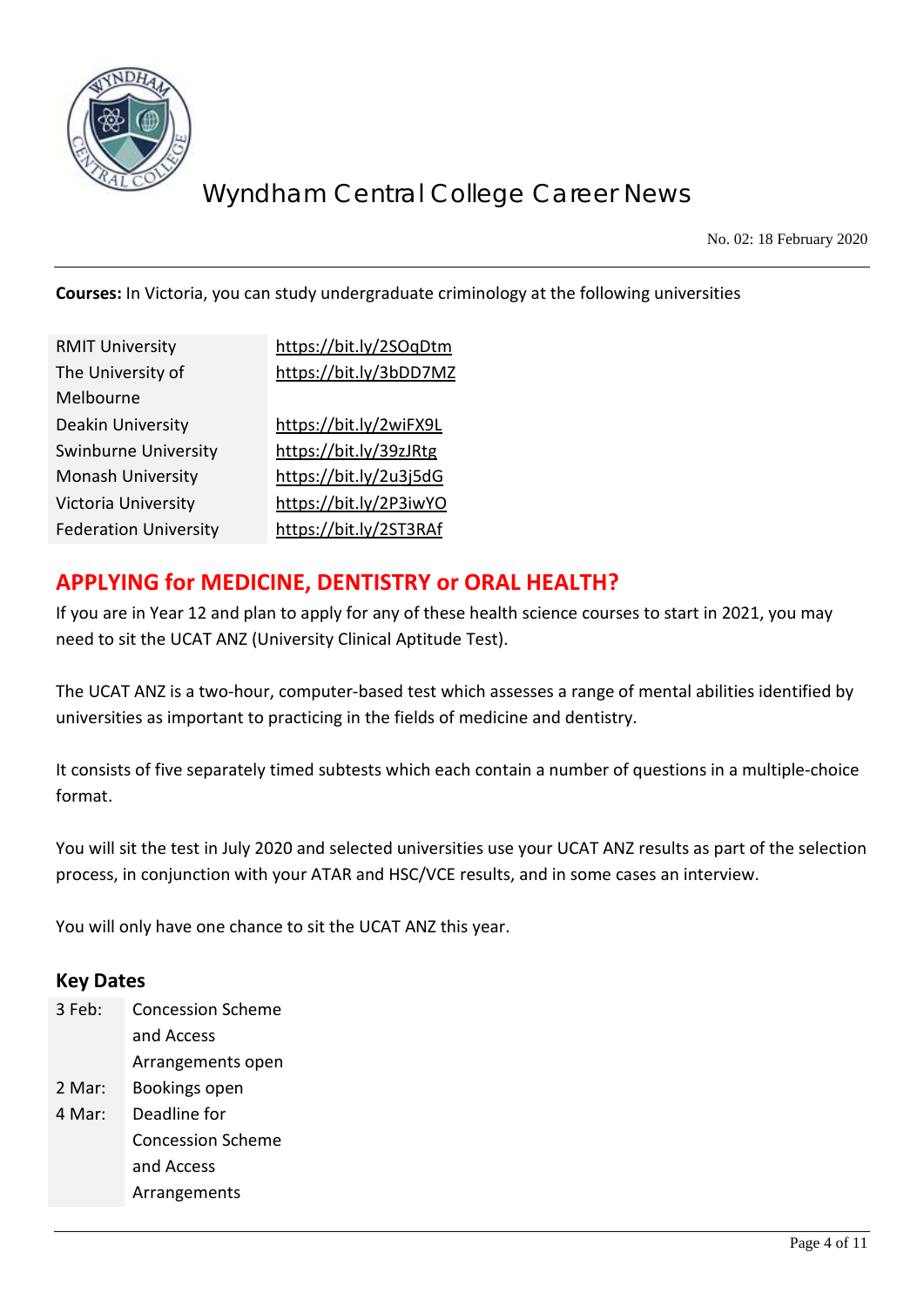

No. 02: 18 February 2020

| 11 May   | Booking deadline            |
|----------|-----------------------------|
| 18 May   | <b>Booking cancellation</b> |
|          | and late booking            |
|          | deadline                    |
| $1 - 31$ | <b>Testing</b>              |
| Jul      |                             |
| Sep      | Results delivered to        |
|          | universities                |

It will cost you around \$299 to sit the test, or \$199 concession, and you will be able to receive your results straight away.

You have the choice to start preparing for the test early. There are several private companies who offer commercial preparation programs – [www.nie.edu.au/](http://www.nie.edu.au/) and [www.medentry.edu.au/](http://www.medentry.edu.au/) are examples.

It is important to note that the universities who use the UCAT **do not endorse any of these companies** and you can access free preparation materials from the UCAT site at<https://bit.ly/2tjIewA>

Please go to <https://www.ucat.edu.au/> for more information about the UCAT ANZ, to see if you have to sit the test, and to register for the test or See Mrs Karlovic in the Careers Office.

## **UPCOMING CAREER EVENTS**

#### **The Melbourne US & UK University Expo**

Get crucial advice from recent student admits and speak with world leading admission experts at the US & UK University Expo! Put the world's top universities like Harvard, Yale, Oxford and Stanford within your reach! You will learn about:

- Fundamentals of applying and studying in the US and UK
- How to write a personal statement
- Preparing for the SAT
- Analysing the Oxbridge interview
- Studying key study areas overseas such as commerce, STEM, social sciences etc.

**When:** Sunday 15 March, 1pm – 5.15pm. **Where:** State Library Victoria, Melbourne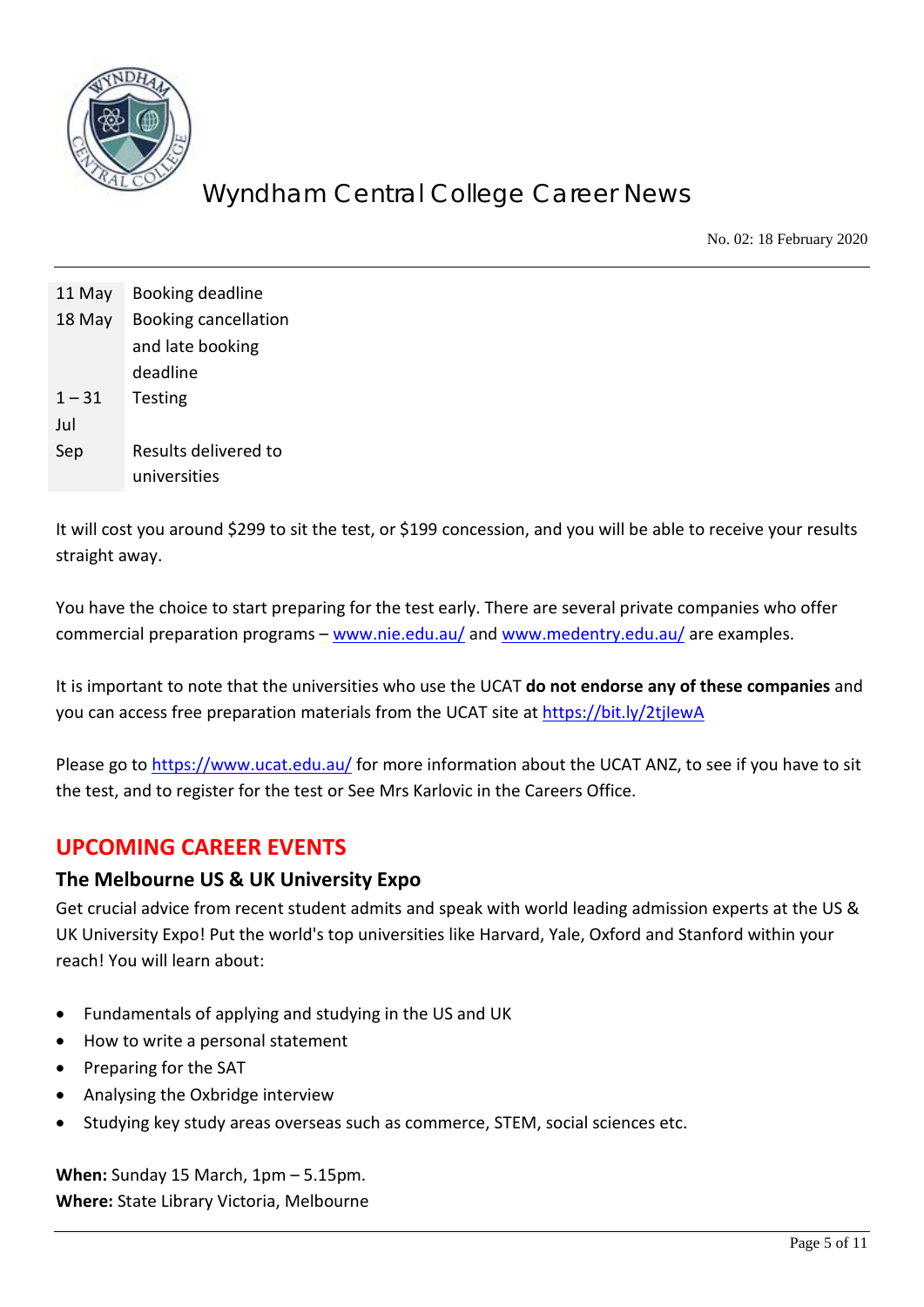

No. 02: 18 February 2020

#### **Info and RSVP:** <https://bit.ly/2UVXRJJ>

Crimson Education has developed a YouTube channel that profiles global universities. You can access the channel a[t https://bit.ly/2qcWRiX](https://bit.ly/2qcWRiX)

#### **ACN Nursing and Health Expo**

The Australian College of Nursing (ACN) is hosting a Nursing and Health Expo in April. You will be able to:

- Meet a range of nursing and health organisations
- Explore career pathways
- Find out about educational opportunities
- Speak to nurses working a range of organisations such as hospitals, defence and emergency services.

**When:** Saturday 4 April, 8.30am – 2.30pm. **Where:** The Melbourne Convention and Exhibition Centre **Info and RSVP:** <https://bit.ly/2HtwEpR>

#### **VCE and Careers Expo**

This annual event enables senior school students and their families to participate in a diverse range of seminars related to VCE subjects, gap year opportunities, vocational and higher education courses, career pathways and study skills. HSC students are also encouraged to attend.

A huge number of exhibitors will be in attendance, and over 150 seminars will be offered. Cost is \$10 per student.

**When:** 30 April – 3 May. **Where:** Caulfield Racecourse **Info and RSVP:** <https://bit.ly/2SUaX7G>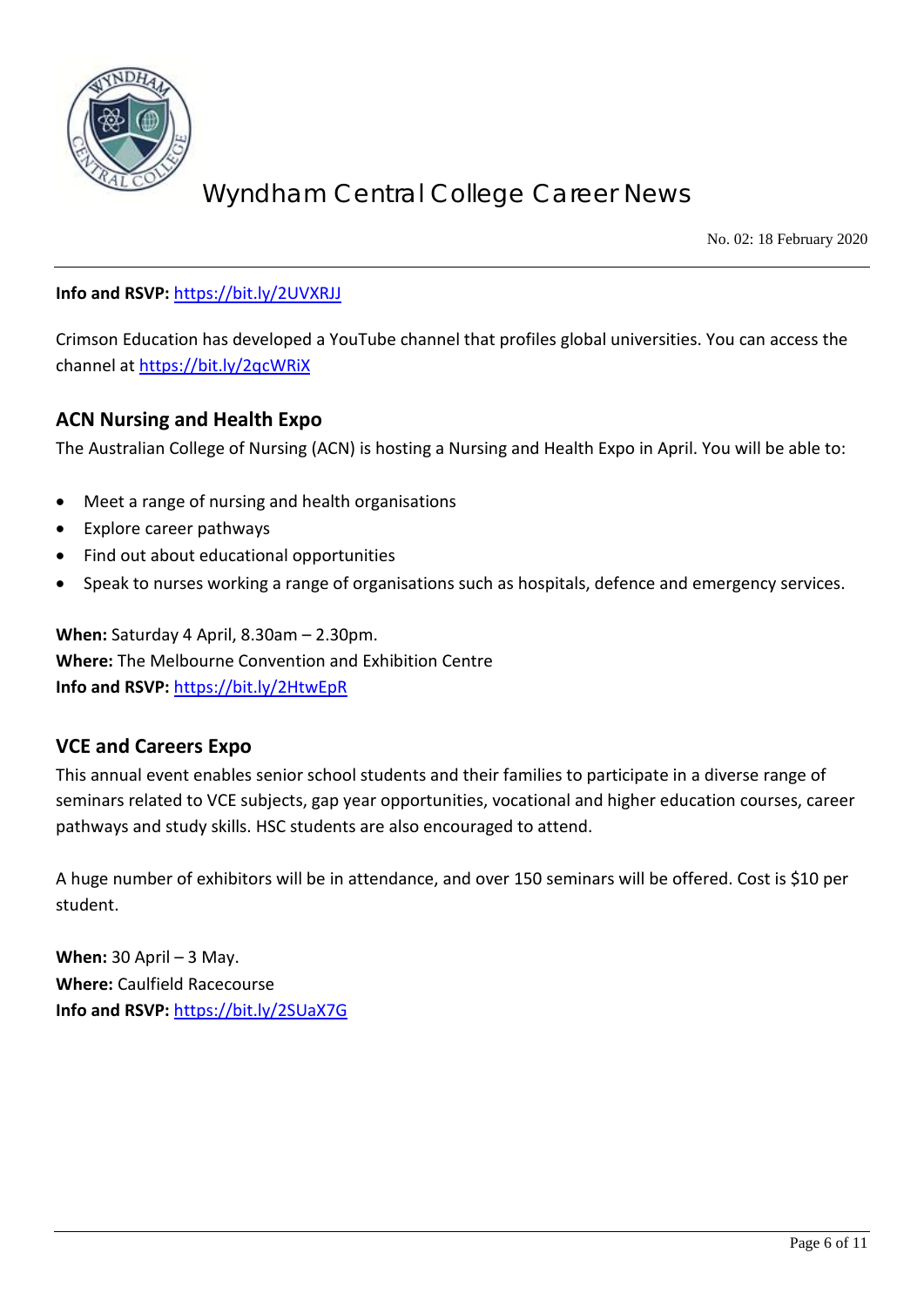

No. 02: 18 February 2020

## **DATES FOR YOUR DIARY**

#### **FEBRUARY**

- **21 - 23 Careers Expo** Australian Defence Force Melbourne Convention and Exhibition Centre <https://bit.ly/2SzAe7d>
- **24, 26 Victoria Police Information Session** Various locations <https://bit.ly/2HsUXEt>
- **28 Experience Clever** La Trobe University Albury-Wodonga campus <https://bit.ly/31JsL9H>

#### **MARCH**

- **5, 10, Victoria Police**
- **18, 23 Information Session** Various locations <https://bit.ly/2HsUXEt>
- **9 - 24 Doctor of Medicine Information Sessions** Charles Sturt University <https://bit.ly/2SzAe7d>
- **10 - Explore Days**
- **31** Charles Sturt University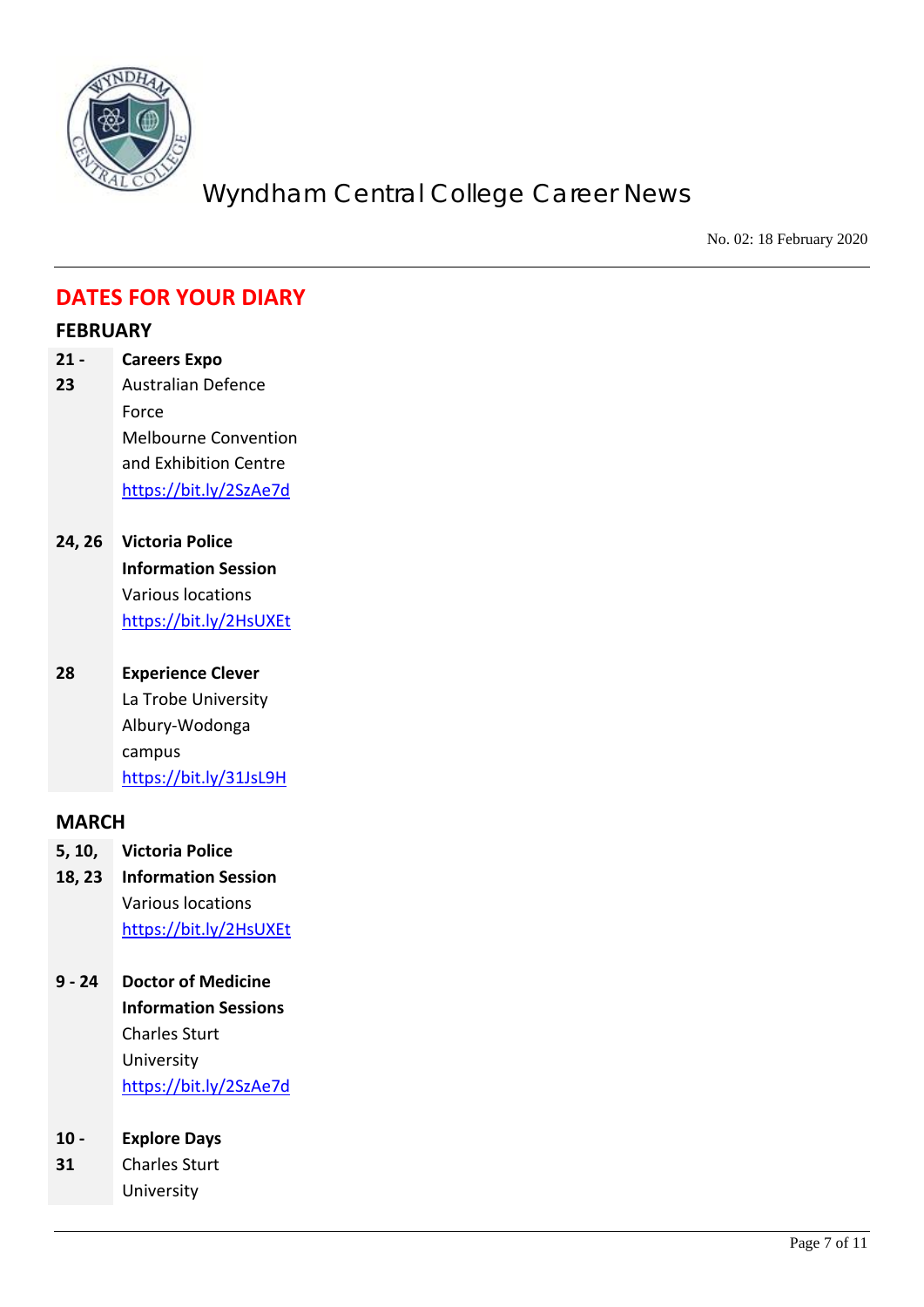

No. 02: 18 February 2020

Various campuses <https://bit.ly/39oQIFP>

**21 UCAT preparation session** National Institute of Education Melbourne <https://bit.ly/36Q7coQ>

**25 Hotel Careers Expo** Tourism Accommodation Australia The Hotel Windsor, Melbourne <http://taavic.com.au/>

**27 UNSW Arts & Law United Nations Workshop** UNSW, Kensington campus <https://bit.ly/2w064lJ>

| $28 -$ | <b>UCAT preparation</b> |
|--------|-------------------------|
| 29     | session                 |
|        | MedEntry                |
|        | https://bit.ly/2RSrv0B  |

#### **APRIL**

**4 ACN Nursing & Health Expo** Australian College of Nursing Melbourne Convention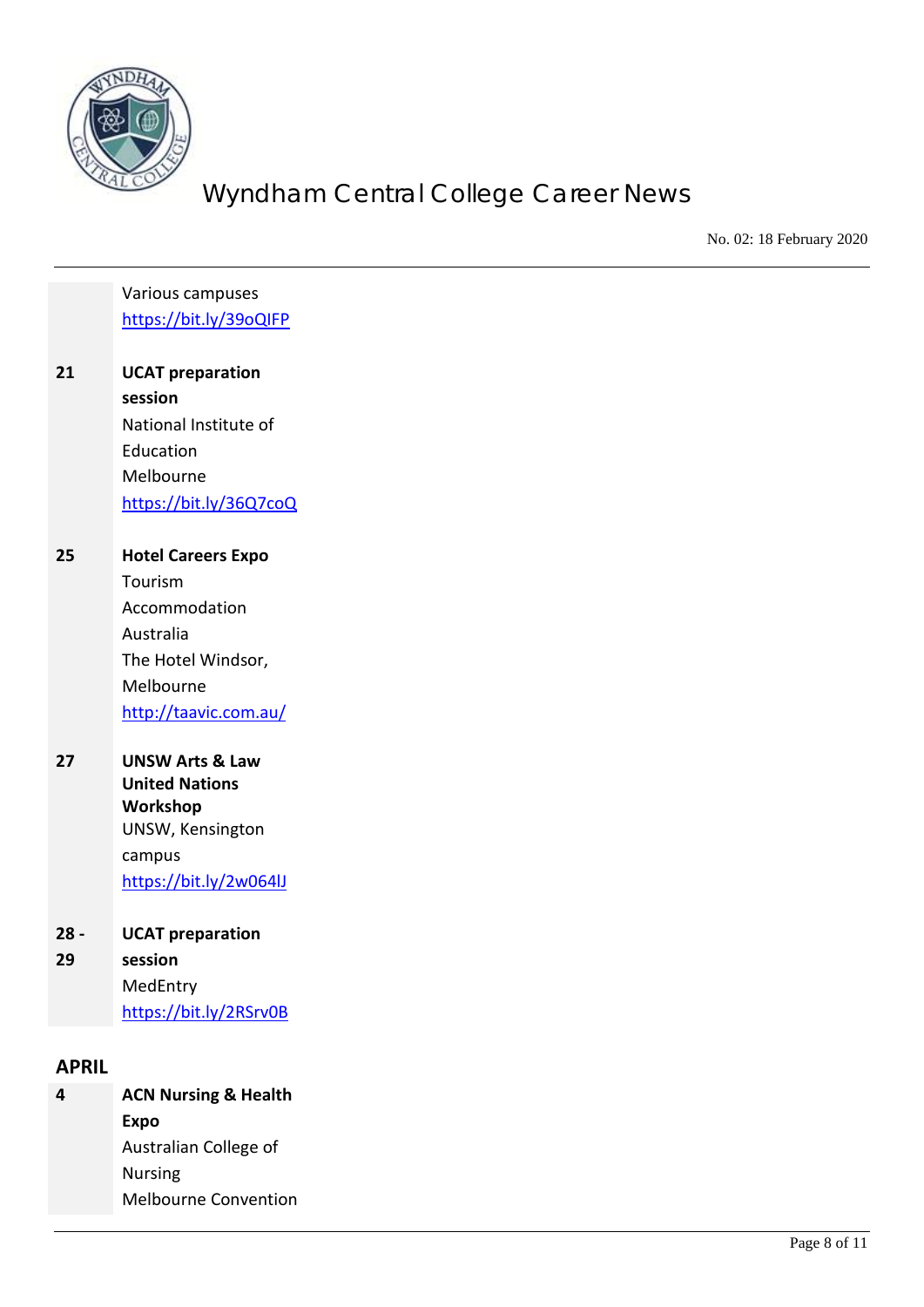

No. 02: 18 February 2020

and Exhibition Centre <https://bit.ly/2HtwEpR>

- **17 – 18 Victorian Careers Show** Melbourne Showgrounds <https://bit.ly/2uU7RbZ>
- **30 VCE and Careers Expo**
- **Apr –** Caulfield Racecourse
- **3 May** <https://bit.ly/37BdU2m>

## **FUTURE of WORK PREDICTOR**

Have an occupation goal? Want to know how this job may change over the next 10 years? University of New England (UNE) has developed a 'future of work predictor'.

Using the online software, simply search for the occupation you are interested in, choose the education level you are planning to attain (e.g., Bachelor degree), your post code or the post code of where you would like to work in the future and your email address.

UNE will provide you with information on how this job may change in terms of tasks, duties, qualifications, wages and employment growth.

Visi[t https://bit.ly/2SxZpbc](https://bit.ly/2SxZpbc) and start searching!

# **UNIVERSITY – EARLY ENTRY PROGRAMS**

Application dates aren't available yet for several early entry programs. You can register your interest now though to receive emails with updates:

#### **La Trobe University**

Aspire Early Admissions Program <https://bit.ly/32025Sh>

# **Charles Sturt University**

Advantage Program <https://bit.ly/2P046bP>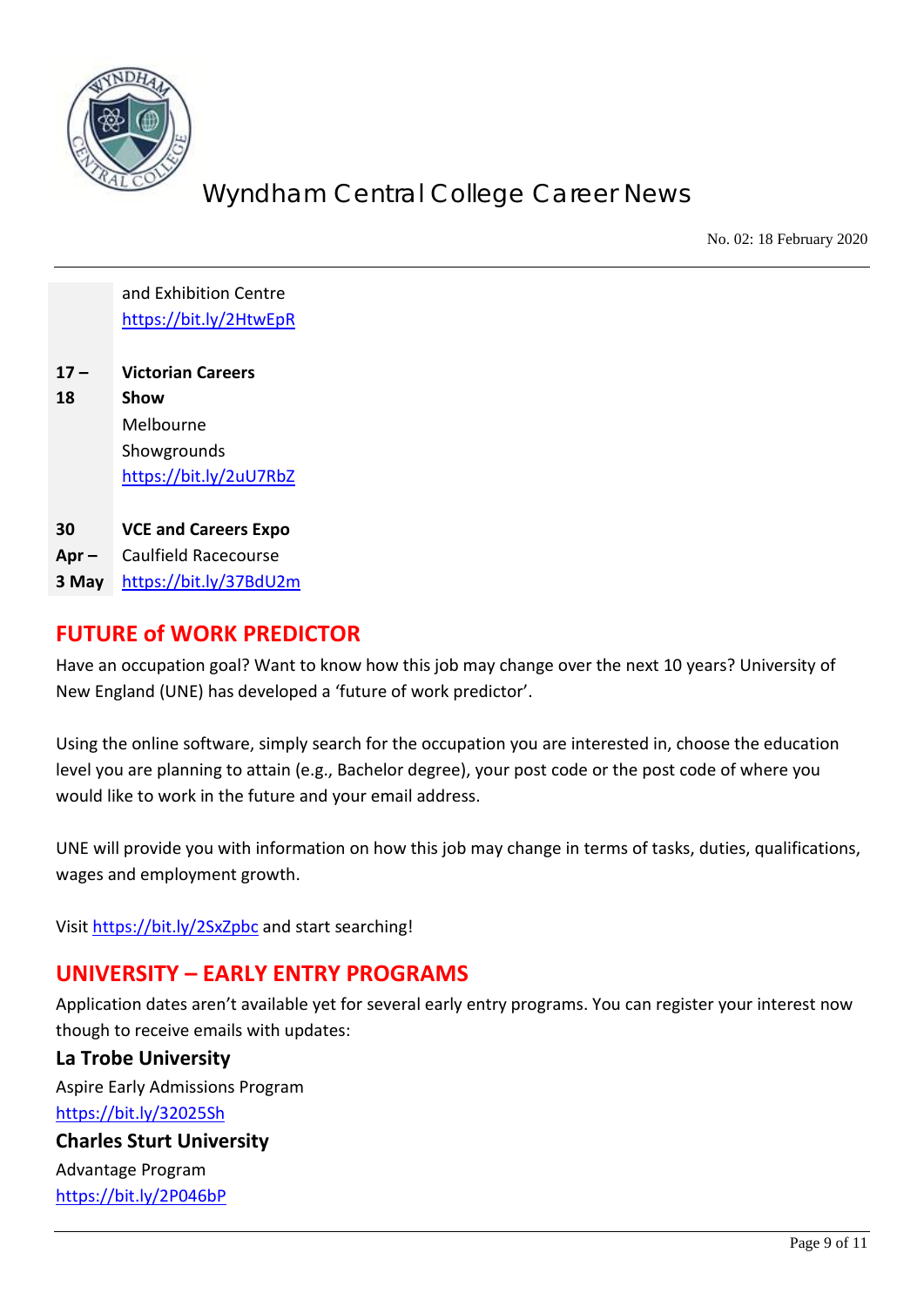

No. 02: 18 February 2020

#### **Australian Catholic University**

Community Achievers Program (check page in March) <https://bit.ly/2u4WsWp>

**University of Wollongong** Early Admission <https://bit.ly/37xJZrO>

#### **University of New England**

Early Entry Applications for direct entry to University of New England and Early Entry is now open! <https://bit.ly/3bIrdBf>

## **AUSTRALIAN CATHOLIC UNIVERSITY (ACU)**

#### **Internship opportunity with the Bachelor of Arts**

ACU's National School of Arts offers students a range of internship and community engagement placements to help you gain invaluable professional experience while you study. You have the opportunity to be involved in programs such as the Victorian Parliamentary Internship, which may help you progress to a graduate position as a journalist, researcher and more,<https://bit.ly/2UTAtg9>

#### **Education and Teaching**

ACU has a new suite of education courses offering specialisations that are flexible to meet your needs and interests. Depending on your choice of specialisation, these courses provide you with the option to pick a pathway into a range of school settings and specialist teacher roles,<https://bit.ly/37xxwo3>

## **APPRENTICESHIP/TRAINEESHIP WEBSITES**

#### **MyGain YouTube Channel**

Check out this channel to watch videos about apprenticeships, traineeships and employers, <http://bit.ly/1NC2fUS>

#### **AusAppPathway**

This is an App you can download so you can research apprenticeships and traineeships on the go via your smart phone, [www.ausapp.com.au/](http://www.ausapp.com.au/)